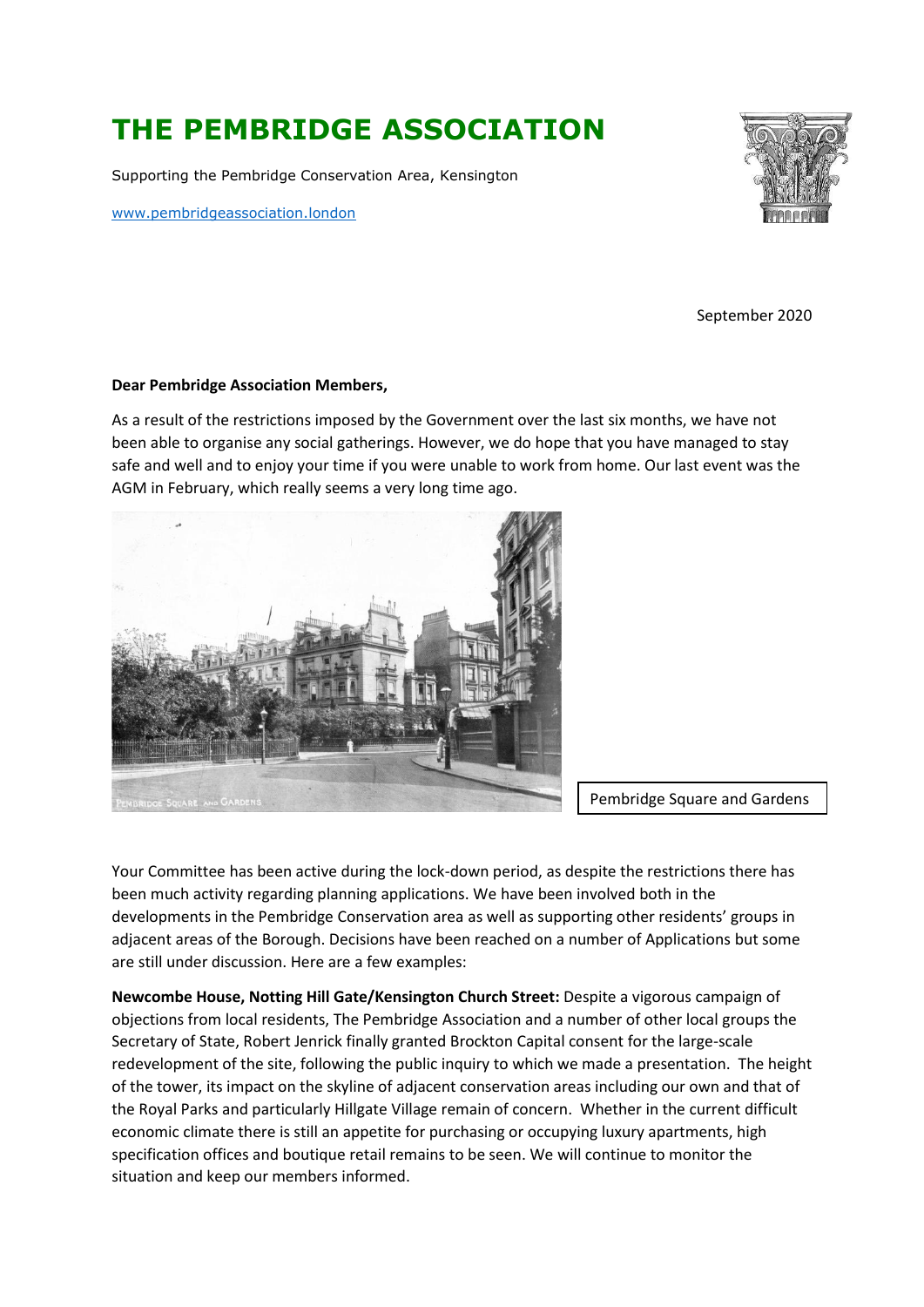**28-32 Pembridge Gardens** Some of the most historically significant buildings in our Pembridge Conservation Area are the Grade II listed houses located in Pembridge Gardens. A recent application by an Anglo Chinese school to combine three buildings (currently Imperial College student houses of residence) and substantially alter them aroused considerable local concern. Issues including traffic congestion, irrecoverable loss of period features and noise were voiced by members and your Executive Committee who held a number of meetings with the applicant. We were relieved when the application was subsequently withdrawn following RBKC officers' objections and we now await any further revised applications



Pembridge Gardens looking towards Pembridge Square

**230 Westbourne Grove – formerly** *Joseph* Many of our longest serving Association members will recall the battle undertaken in 2000 by the Pembridge Association to put in place Planning Condition 7 to ensure that this prominent corner frontage would be preserved as three separate units should *Joseph* vacate the premises. This was to prevent it becoming a supermarket or other use inappropriate to the village atmosphere of this section of Westbourne Grove. Despite our objections (and those of neighbouring Residents' Associations and Forums), the new owners *1983 Trading* successfully applied to RBKC for the units to remain combined. It is currently hosting various North Kensington community arts-based initiatives including work from groups affected by the Grenfell Tower fire whilst its owners consider its future use.

**146-164 NHG, Frogmore's Hotel - formerly Marks & Spencers :** We have just heard that demolition of the now vacant site will begin in mid/end October led by contractor Gilbert-Ashe. The first phase will consist of levelling works to the rear of the plot (the former car park). Work will then commence on the service road and a new electricity substation before the old substation is de-commissioned and the major demolition of buildings take place. Members who remember the Notting Hill Improvements Group founded by the PA's indomitable former Planning Secretary, the late John Scott, will be pleased to know that Barney McMahon's much-loved street scene mural which enlivened the passageway adjacent to the site will be preserved throughout the construction phase.

**Kensington New Church, 5 Pembridge Villas**: We eagerly await the future application as yet unsubmitted for this property which has been bought by a branch of the Greek Orthodox Church. We understand they plan to use it as part nursery and part church.